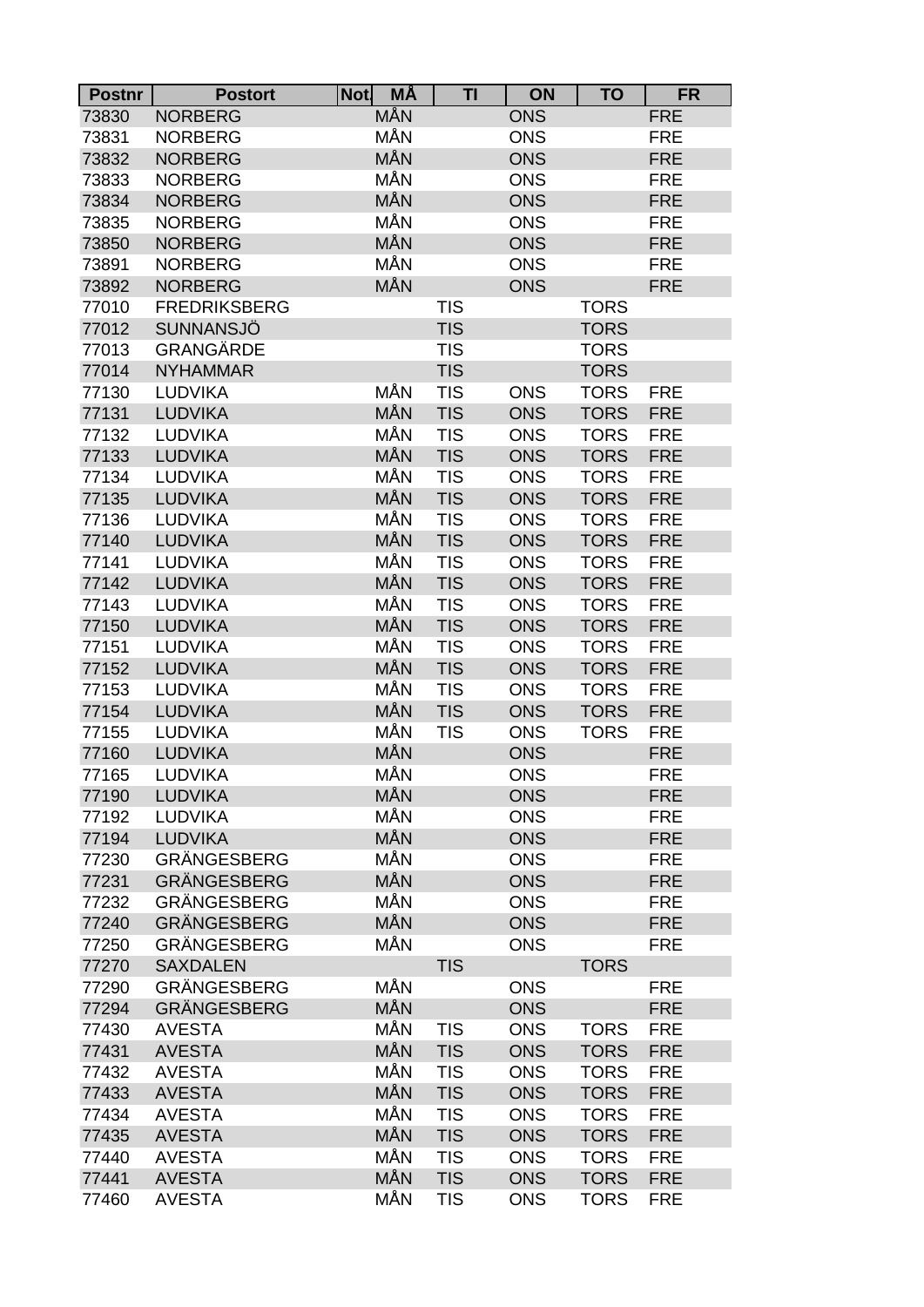| 77461 | <b>AVESTA</b>        | <b>MÅN</b> | <b>TIS</b> | <b>ONS</b> | <b>TORS</b> | <b>FRE</b> |
|-------|----------------------|------------|------------|------------|-------------|------------|
| 77462 | <b>AVESTA</b>        | MÅN        | <b>TIS</b> | <b>ONS</b> | <b>TORS</b> | <b>FRE</b> |
| 77463 | <b>AVESTA</b>        | <b>MÅN</b> | <b>TIS</b> | <b>ONS</b> | <b>TORS</b> | <b>FRE</b> |
| 77467 | <b>HORNDAL</b>       | MÅN        |            | <b>ONS</b> |             |            |
| 77468 | <b>HORNDAL</b>       | MÅN        |            | <b>ONS</b> |             |            |
| 77491 | <b>AVESTA</b>        |            | <b>TIS</b> |            | <b>TORS</b> |            |
| 77492 | <b>AVESTA</b>        | MÅN        |            | <b>ONS</b> |             |            |
| 77493 | <b>AVESTA</b>        |            | <b>TIS</b> |            | <b>TORS</b> |            |
| 77497 | <b>FORS</b>          | <b>MÅN</b> |            | <b>ONS</b> |             |            |
| 77498 | <b>HORNDAL</b>       | <b>MÅN</b> |            | <b>ONS</b> |             |            |
| 77499 | <b>BY KYRKBY</b>     | <b>MÅN</b> |            | <b>ONS</b> |             |            |
| 77550 | <b>KRYLBO</b>        | MÅN        | <b>TIS</b> | <b>ONS</b> | <b>TORS</b> | <b>FRE</b> |
| 77551 | <b>KRYLBO</b>        | <b>MÅN</b> | <b>TIS</b> | <b>ONS</b> | <b>TORS</b> | <b>FRE</b> |
| 77553 | <b>KRYLBO</b>        | MÅN        | <b>TIS</b> | <b>ONS</b> | <b>TORS</b> | <b>FRE</b> |
| 77554 | <b>KRYLBO</b>        | MÅN        | <b>TIS</b> | <b>ONS</b> | <b>TORS</b> | <b>FRE</b> |
| 77570 | <b>KRYLBO</b>        | MÅN        | <b>TIS</b> | <b>ONS</b> | <b>TORS</b> | <b>FRE</b> |
| 77571 | <b>KRYLBO</b>        | <b>MÅN</b> | <b>TIS</b> | <b>ONS</b> | <b>TORS</b> | <b>FRE</b> |
| 77595 | <b>FOLKÄRNA</b>      | MÅN        |            | <b>ONS</b> |             |            |
| 77596 | <b>KRYLBO</b>        |            | <b>TIS</b> |            | <b>TORS</b> |            |
| 77630 | <b>HEDEMORA</b>      | MÅN        | <b>TIS</b> | <b>ONS</b> | <b>TORS</b> | <b>FRE</b> |
| 77631 | <b>HEDEMORA</b>      | <b>MÅN</b> | <b>TIS</b> | <b>ONS</b> | <b>TORS</b> | <b>FRE</b> |
| 77632 | <b>HEDEMORA</b>      | MÅN        | <b>TIS</b> | <b>ONS</b> | <b>TORS</b> | <b>FRE</b> |
| 77633 | <b>HEDEMORA</b>      | MÅN        | <b>TIS</b> | <b>ONS</b> | <b>TORS</b> | <b>FRE</b> |
| 77634 | <b>HEDEMORA</b>      | <b>MÅN</b> | <b>TIS</b> | <b>ONS</b> | <b>TORS</b> | <b>FRE</b> |
| 77635 | <b>HEDEMORA</b>      | <b>MÅN</b> | <b>TIS</b> | <b>ONS</b> | <b>TORS</b> | <b>FRE</b> |
| 77636 | <b>HEDEMORA</b>      | MÅN        | <b>TIS</b> | <b>ONS</b> | <b>TORS</b> | <b>FRE</b> |
| 77670 | <b>VIKMANSHYTTAN</b> |            | <b>TIS</b> |            | <b>TORS</b> |            |
| 77671 | LÅNGSHYTTAN          |            | <b>TIS</b> |            | <b>TORS</b> |            |
| 77672 | <b>LÅNGSHYTTAN</b>   |            | <b>TIS</b> |            | <b>TORS</b> |            |
| 77673 | <b>LÅNGSHYTTAN</b>   |            | <b>TIS</b> |            | <b>TORS</b> |            |
| 77674 | <b>STJÄRNSUND</b>    |            | <b>TIS</b> |            | <b>TORS</b> |            |
| 77690 | <b>HEDEMORA</b>      | MÅN        | <b>TIS</b> | <b>ONS</b> | <b>TORS</b> | <b>FRE</b> |
| 77691 | <b>HEDEMORA</b>      | MÅN        | <b>TIS</b> | <b>ONS</b> | <b>TORS</b> | <b>FRE</b> |
| 77692 | <b>HEDEMORA</b>      | MÅN        | <b>TIS</b> | <b>ONS</b> | <b>TORS</b> | <b>FRE</b> |
| 77693 | <b>HEDEMORA</b>      | MÅN        | <b>TIS</b> | <b>ONS</b> | <b>TORS</b> | <b>FRE</b> |
| 77695 | <b>VIKMANSHYTTAN</b> |            | <b>TIS</b> |            | <b>TORS</b> |            |
| 77696 | <b>DALA-HUSBY</b>    |            | <b>TIS</b> |            | <b>TORS</b> |            |
| 77697 | <b>DALA-HUSBY</b>    |            | <b>TIS</b> |            | <b>TORS</b> |            |
| 77698 | <b>GARPENBERG</b>    |            | <b>TIS</b> |            | <b>TORS</b> |            |
| 77730 | <b>SMEDJEBACKEN</b>  | MÅN        | <b>TIS</b> | <b>ONS</b> | <b>TORS</b> | <b>FRE</b> |
| 77731 | <b>SMEDJEBACKEN</b>  | MÅN        | <b>TIS</b> | <b>ONS</b> | <b>TORS</b> | <b>FRE</b> |
| 77732 | <b>SMEDJEBACKEN</b>  | <b>MÅN</b> | <b>TIS</b> | <b>ONS</b> | <b>TORS</b> | <b>FRE</b> |
| 77733 | <b>SMEDJEBACKEN</b>  | MÅN        | <b>TIS</b> | <b>ONS</b> | <b>TORS</b> | <b>FRE</b> |
| 77734 | <b>SMEDJEBACKEN</b>  | MÅN        | <b>TIS</b> | <b>ONS</b> | <b>TORS</b> | <b>FRE</b> |
| 77750 | <b>SMEDJEBACKEN</b>  | MÅN        | <b>TIS</b> | <b>ONS</b> | <b>TORS</b> | <b>FRE</b> |
| 77751 | <b>SMEDJEBACKEN</b>  | MÅN        | <b>TIS</b> | <b>ONS</b> | <b>TORS</b> | <b>FRE</b> |
| 77760 | <b>SÖDERBÄRKE</b>    |            | <b>TIS</b> |            | <b>TORS</b> |            |
| 77790 | <b>SMEDJEBACKEN</b>  |            | <b>TIS</b> |            | <b>TORS</b> |            |
| 77791 | SMEDJEBACKEN         | MÅN        | <b>TIS</b> | <b>ONS</b> | <b>TORS</b> | <b>FRE</b> |
| 77793 | <b>SÖDERBÄRKE</b>    |            | <b>TIS</b> |            | <b>TORS</b> |            |
| 77794 | <b>SÖDERBÄRKE</b>    |            | <b>TIS</b> |            | <b>TORS</b> |            |
| 78061 | ÖJE                  |            |            | <b>ONS</b> |             | <b>FRE</b> |
| 78064 | <b>LIMA</b>          | MÅN        | <b>TIS</b> | <b>ONS</b> | <b>TORS</b> | <b>FRE</b> |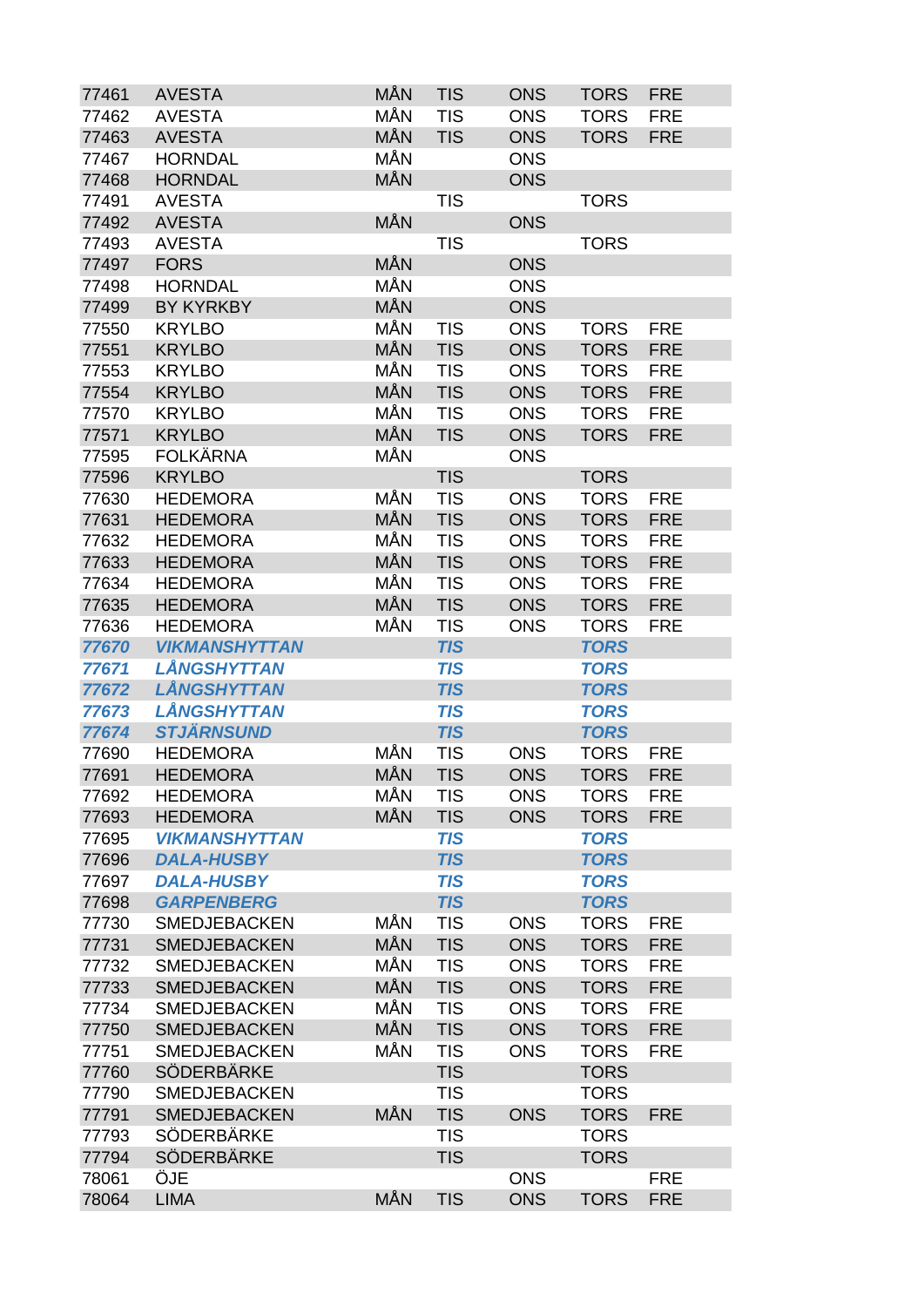| 78066 | RÖRBÄCKSNÄS         |                   | <b>TIS</b> |            |             | <b>FRE</b> |
|-------|---------------------|-------------------|------------|------------|-------------|------------|
| 78067 | SÄLEN               | MÅN               | <b>TIS</b> | <b>ONS</b> | <b>TORS</b> | <b>FRE</b> |
| 78068 | <b>TRANSTRAND</b>   | MÅN               | <b>TIS</b> | <b>ONS</b> | <b>TORS</b> | <b>FRE</b> |
| 78069 | SÖRSJÖN             |                   | <b>TIS</b> |            | <b>TORS</b> |            |
| 78091 | SÄLEN               | MÅN               | <b>TIS</b> | <b>ONS</b> | <b>TORS</b> | <b>FRE</b> |
| 78160 | <b>GUSTAFS</b>      | <b>MÅN</b>        | <b>TIS</b> | <b>ONS</b> | <b>TORS</b> | <b>FRE</b> |
| 78161 | <b>GUSTAFS</b>      | <b>MÅN</b>        | <b>TIS</b> | <b>ONS</b> | <b>TORS</b> | <b>FRE</b> |
| 78162 | <b>GUSTAFS</b>      |                   | <b>TIS</b> |            | <b>TORS</b> |            |
| 78168 | <b>BORLÄNGE</b>     | MÅN               | <b>TIS</b> | <b>ONS</b> | <b>TORS</b> | <b>FRE</b> |
| 78169 | <b>BORLÄNGE</b>     |                   | <b>TIS</b> |            | <b>TORS</b> |            |
| 78170 | <b>BORLÄNGE</b>     | MÅN               | <b>TIS</b> | <b>ONS</b> | <b>TORS</b> | <b>FRE</b> |
| 78171 | <b>BORLÄNGE</b>     | MÅN               | <b>TIS</b> | <b>ONS</b> | <b>TORS</b> | <b>FRE</b> |
| 78172 | <b>BORLÄNGE</b>     | MÅN               | <b>TIS</b> | <b>ONS</b> | <b>TORS</b> | <b>FRE</b> |
| 78173 | <b>BORLÄNGE</b>     | <b>MÅN</b>        | <b>TIS</b> | <b>ONS</b> | <b>TORS</b> | <b>FRE</b> |
| 78174 | <b>BORLÄNGE</b>     | MÅN               | <b>TIS</b> | <b>ONS</b> | <b>TORS</b> | <b>FRE</b> |
| 78190 | <b>BORLÄNGE</b>     | MÅN               | <b>TIS</b> | <b>ONS</b> | <b>TORS</b> | <b>FRE</b> |
| 78191 | <b>BORLÄNGE</b>     | <b>MÅN</b>        | <b>TIS</b> | <b>ONS</b> | <b>TORS</b> | <b>FRE</b> |
| 78192 | <b>BORLÄNGE</b>     | <b>MÅN</b>        |            | <b>ONS</b> |             |            |
| 78193 | <b>BORLÄNGE</b>     | <b>MÅN</b>        | <b>TIS</b> | <b>ONS</b> | <b>TORS</b> | <b>FRE</b> |
| 78194 | <b>BORLÄNGE</b>     | <b>MÅN</b>        |            | <b>ONS</b> |             |            |
| 78195 | <b>BORLÄNGE</b>     |                   | <b>TIS</b> |            | <b>TORS</b> |            |
| 78196 | <b>BORLÄNGE</b>     |                   | <b>TIS</b> |            | <b>TORS</b> |            |
| 78197 | <b>BORLÄNGE</b>     |                   | <b>TIS</b> |            | <b>TORS</b> |            |
| 78198 | <b>BORLÄNGE</b>     |                   | <b>TIS</b> |            | <b>TORS</b> |            |
| 78199 | <b>IDKERBERGET</b>  |                   | <b>TIS</b> |            | <b>TORS</b> |            |
| 78230 | <b>MALUNG</b>       | MÅN               | <b>TIS</b> | <b>ONS</b> | <b>TORS</b> | <b>FRE</b> |
| 78231 | <b>MALUNG</b>       | MÅN               | <b>TIS</b> | <b>ONS</b> | <b>TORS</b> | <b>FRE</b> |
| 78233 | <b>MALUNG</b>       | <b>MÅN</b>        | <b>TIS</b> | <b>ONS</b> | <b>TORS</b> | <b>FRE</b> |
| 78234 | <b>MALUNG</b>       | MÅN               | <b>TIS</b> | <b>ONS</b> | <b>TORS</b> | <b>FRE</b> |
| 78235 | <b>MALUNG</b>       | MÅN               | <b>TIS</b> | <b>ONS</b> | <b>TORS</b> | <b>FRE</b> |
| 78275 | <b>MALUNGSFORS</b>  | MÅN               | <b>TIS</b> | <b>ONS</b> |             | <b>FRE</b> |
|       |                     |                   |            |            | <b>TORS</b> | <b>FRE</b> |
| 78290 | <b>MALUNG</b>       | <b>MÅN</b><br>MÅN | <b>TIS</b> | <b>ONS</b> | <b>TORS</b> |            |
| 78291 | <b>MALUNG</b>       |                   | <b>TIS</b> | <b>ONS</b> | <b>TORS</b> | <b>FRE</b> |
| 78301 | SÄTER               | <b>MÅN</b>        | <b>TIS</b> | <b>ONS</b> | <b>TORS</b> | <b>FRE</b> |
| 78330 | <b>SÄTER</b>        | MÅN               | <b>TIS</b> | <b>ONS</b> | <b>TORS</b> | <b>FRE</b> |
| 78331 | <b>SÄTER</b>        | MÅN               | <b>TIS</b> | <b>ONS</b> | <b>TORS</b> | <b>FRE</b> |
| 78332 | <b>SÄTER</b>        | MÅN               | <b>TIS</b> | <b>ONS</b> | <b>TORS</b> | <b>FRE</b> |
| 78334 | <b>SÄTER</b>        | MÅN               | <b>TIS</b> | <b>ONS</b> | <b>TORS</b> | <b>FRE</b> |
| 78335 | SÄTER               | MÅN               | <b>TIS</b> | <b>ONS</b> | <b>TORS</b> | <b>FRE</b> |
| 78390 | <b>SÄTER</b>        |                   | <b>TIS</b> |            | <b>TORS</b> |            |
| 78391 | <b>SÄTER</b>        |                   | <b>TIS</b> |            | <b>TORS</b> |            |
| 78392 | <b>STORA SKEDVI</b> |                   | <b>TIS</b> |            | <b>TORS</b> |            |
| 78393 | <b>STORA SKEDVI</b> |                   | <b>TIS</b> |            | <b>TORS</b> |            |
| 78430 | <b>BORLÄNGE</b>     | MÅN               | <b>TIS</b> | <b>ONS</b> | <b>TORS</b> | <b>FRE</b> |
| 78431 | <b>BORLÄNGE</b>     | MÅN               | <b>TIS</b> | <b>ONS</b> | <b>TORS</b> | <b>FRE</b> |
| 78432 | <b>BORLÄNGE</b>     | <b>MÅN</b>        | <b>TIS</b> | <b>ONS</b> | <b>TORS</b> | <b>FRE</b> |
| 78433 | <b>BORLÄNGE</b>     | MÅN               | <b>TIS</b> | <b>ONS</b> | <b>TORS</b> | <b>FRE</b> |
| 78434 | <b>BORLÄNGE</b>     | MÅN               | <b>TIS</b> | <b>ONS</b> | <b>TORS</b> | <b>FRE</b> |
| 78435 | <b>BORLÄNGE</b>     | MÅN               | <b>TIS</b> | <b>ONS</b> | <b>TORS</b> | <b>FRE</b> |
| 78436 | <b>BORLÄNGE</b>     | MÅN               | <b>TIS</b> | <b>ONS</b> | <b>TORS</b> | <b>FRE</b> |
| 78437 | <b>BORLÄNGE</b>     | MÅN               | <b>TIS</b> | <b>ONS</b> | <b>TORS</b> | <b>FRE</b> |
| 78439 | <b>BORLÄNGE</b>     | MÅN               | <b>TIS</b> | <b>ONS</b> | <b>TORS</b> | <b>FRE</b> |
| 78440 | <b>BORLÄNGE</b>     | MÅN               | <b>TIS</b> | <b>ONS</b> | <b>TORS</b> | <b>FRE</b> |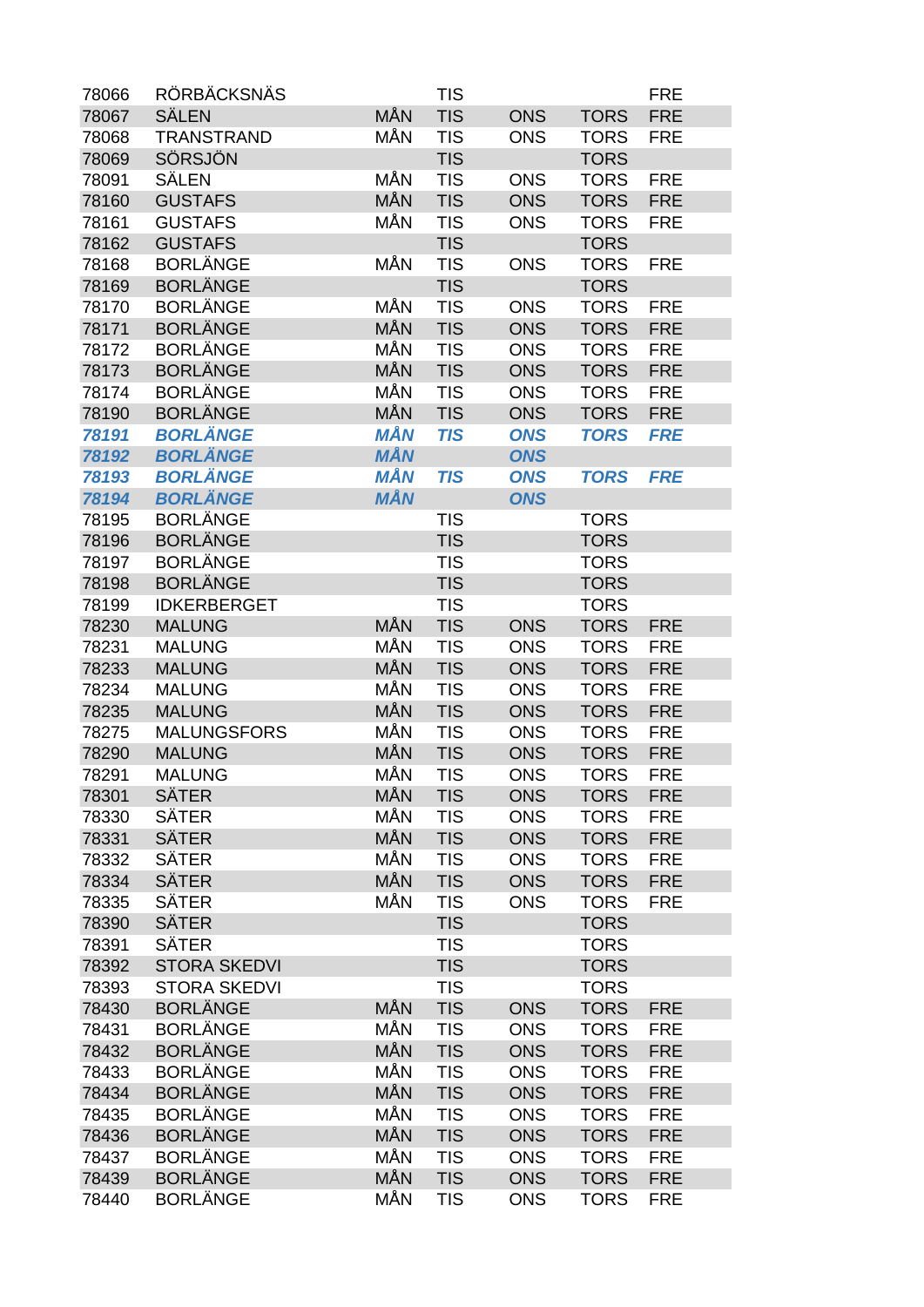| 78441 | <b>BORLÄNGE</b>   |   | <b>MÅN</b> | <b>TIS</b> | <b>ONS</b> | <b>TORS</b> | <b>FRE</b> |
|-------|-------------------|---|------------|------------|------------|-------------|------------|
| 78442 | <b>BORLÄNGE</b>   |   | MÅN        | <b>TIS</b> | <b>ONS</b> | <b>TORS</b> | <b>FRE</b> |
| 78443 | <b>BORLÄNGE</b>   |   | <b>MÅN</b> | <b>TIS</b> | <b>ONS</b> | <b>TORS</b> | <b>FRE</b> |
| 78444 | <b>BORLÄNGE</b>   |   | MÅN        | <b>TIS</b> | <b>ONS</b> | <b>TORS</b> | <b>FRE</b> |
| 78445 | <b>BORLÄNGE</b>   |   | MÅN        | <b>TIS</b> | <b>ONS</b> | <b>TORS</b> | <b>FRE</b> |
| 78450 | <b>BORLÄNGE</b>   |   | MÅN        | <b>TIS</b> | <b>ONS</b> | <b>TORS</b> | <b>FRE</b> |
| 78451 | <b>BORLÄNGE</b>   |   | <b>MÅN</b> | <b>TIS</b> | <b>ONS</b> | <b>TORS</b> | <b>FRE</b> |
| 78452 | <b>BORLÄNGE</b>   |   | MÅN        | <b>TIS</b> | <b>ONS</b> | <b>TORS</b> | <b>FRE</b> |
| 78453 | <b>BORLÄNGE</b>   |   | MÅN        | <b>TIS</b> | <b>ONS</b> | <b>TORS</b> | <b>FRE</b> |
| 78454 | <b>BORLÄNGE</b>   |   | <b>MÅN</b> | <b>TIS</b> | <b>ONS</b> | <b>TORS</b> | <b>FRE</b> |
| 78455 | <b>BORLÄNGE</b>   |   | <b>MÅN</b> | <b>TIS</b> | <b>ONS</b> | <b>TORS</b> | <b>FRE</b> |
| 78456 | <b>BORLÄNGE</b>   |   | MÅN        | <b>TIS</b> | <b>ONS</b> | <b>TORS</b> | <b>FRE</b> |
| 78460 | <b>BORLÄNGE</b>   |   | <b>MÅN</b> | <b>TIS</b> | <b>ONS</b> | <b>TORS</b> | <b>FRE</b> |
| 78461 | <b>BORLÄNGE</b>   |   | MÅN        | <b>TIS</b> | <b>ONS</b> | <b>TORS</b> | <b>FRE</b> |
| 78462 | <b>BORLÄNGE</b>   |   | MÅN        | <b>TIS</b> | <b>ONS</b> | <b>TORS</b> | <b>FRE</b> |
| 78463 | <b>BORLÄNGE</b>   |   | MÅN        | <b>TIS</b> | <b>ONS</b> | <b>TORS</b> | <b>FRE</b> |
| 78465 | <b>BORLÄNGE</b>   |   | <b>MÅN</b> | <b>TIS</b> | <b>ONS</b> | <b>TORS</b> | <b>FRE</b> |
| 78466 | <b>BORLÄNGE</b>   |   | MÅN        | <b>TIS</b> | <b>ONS</b> | <b>TORS</b> | <b>FRE</b> |
| 78467 | <b>BORLÄNGE</b>   |   | MÅN        | <b>TIS</b> | <b>ONS</b> | <b>TORS</b> | <b>FRE</b> |
|       | <b>BORLÄNGE</b>   |   | MÅN        |            | <b>ONS</b> |             | <b>FRE</b> |
| 78468 | <b>BORLÄNGE</b>   |   | <b>MÅN</b> | <b>TIS</b> |            | <b>TORS</b> |            |
| 78472 |                   |   |            | <b>TIS</b> | <b>ONS</b> | <b>TORS</b> | <b>FRE</b> |
| 78473 | <b>BORLÄNGE</b>   |   | MÅN        | <b>TIS</b> | <b>ONS</b> | <b>TORS</b> | <b>FRE</b> |
| 78474 | <b>BORLÄNGE</b>   |   | MÅN        | <b>TIS</b> | <b>ONS</b> | <b>TORS</b> | <b>FRE</b> |
| 78475 | <b>BORLÄNGE</b>   |   | MÅN        | <b>TIS</b> | <b>ONS</b> | <b>TORS</b> | <b>FRE</b> |
| 78476 | <b>BORLÄNGE</b>   |   | <b>MÅN</b> | <b>TIS</b> | <b>ONS</b> | <b>TORS</b> | <b>FRE</b> |
| 78477 | <b>BORLÄNGE</b>   |   | <b>MÅN</b> |            | <b>ONS</b> |             |            |
| 78478 | <b>BORLÄNGE</b>   |   | <b>MÅN</b> |            | <b>ONS</b> |             |            |
| 78530 | <b>GAGNEF</b>     |   | <b>MÅN</b> | <b>TIS</b> | <b>ONS</b> | <b>TORS</b> | <b>FRE</b> |
| 78542 | <b>MOCKFJÄRD</b>  |   | <b>MÅN</b> | <b>TIS</b> | <b>ONS</b> | <b>TORS</b> | <b>FRE</b> |
| 78543 | <b>MOCKFJÄRD</b>  |   | MÅN        | <b>TIS</b> | <b>ONS</b> | <b>TORS</b> | <b>FRE</b> |
| 78560 | <b>DJURÅS</b>     |   | <b>MÅN</b> | <b>TIS</b> | <b>ONS</b> | <b>TORS</b> | <b>FRE</b> |
| 78561 | <b>DJURÅS</b>     |   | MÅN        | <b>TIS</b> | <b>ONS</b> | <b>TORS</b> | <b>FRE</b> |
| 78562 | <b>DJURMO</b>     |   | MÅN        | <b>TIS</b> | <b>ONS</b> | <b>TORS</b> | <b>FRE</b> |
| 78563 | <b>SIFFERBO</b>   |   | MÅN        | <b>TIS</b> | <b>ONS</b> | <b>TORS</b> | <b>FRE</b> |
| 78591 | <b>GAGNEF</b>     |   | MÅN        | <b>TIS</b> | <b>ONS</b> | <b>TORS</b> | <b>FRE</b> |
| 78592 | <b>GAGNEF</b>     |   | MÅN        | <b>TIS</b> | <b>ONS</b> | <b>TORS</b> | <b>FRE</b> |
| 78631 | <b>VANSBRO</b>    |   | MÅN        | <b>TIS</b> | <b>ONS</b> | <b>TORS</b> | <b>FRE</b> |
| 78632 | <b>VANSBRO</b>    |   | MÅN        | <b>TIS</b> | <b>ONS</b> | <b>TORS</b> | <b>FRE</b> |
| 78633 | <b>VANSBRO</b>    |   | <b>MÅN</b> | <b>TIS</b> | <b>ONS</b> | <b>TORS</b> | <b>FRE</b> |
| 78671 | DALA-JÄRNA        |   | MÅN        | <b>TIS</b> | <b>ONS</b> | <b>TORS</b> | <b>FRE</b> |
| 78672 | DALA-JÄRNA        |   | MÅN        | <b>TIS</b> | <b>ONS</b> | <b>TORS</b> | <b>FRE</b> |
| 78691 | <b>VANSBRO</b>    |   |            | <b>TIS</b> |            | <b>TORS</b> |            |
| 78692 | DALA-JÄRNA        |   | <b>MÅN</b> | <b>TIS</b> | <b>ONS</b> | <b>TORS</b> | <b>FRE</b> |
| 78693 | <b>NÅS</b>        | 2 | MÅN        | <b>TIS</b> | <b>ONS</b> | <b>TORS</b> | <b>FRE</b> |
| 78694 | <b>ÄPPELBO</b>    | 3 | <b>MÅN</b> | <b>TIS</b> | <b>ONS</b> | <b>TORS</b> | <b>FRE</b> |
| 78695 | <b>DALA-FLODA</b> |   | MÅN        | <b>TIS</b> | <b>ONS</b> | <b>TORS</b> | <b>FRE</b> |
| 78697 | <b>BJÖRBO</b>     |   | MÅN        | <b>TIS</b> | <b>ONS</b> | <b>TORS</b> | <b>FRE</b> |
| 79015 | <b>SUNDBORN</b>   |   |            | <b>TIS</b> |            | <b>TORS</b> |            |
| 79020 | <b>GRYCKSBO</b>   |   | MÅN        |            | <b>ONS</b> |             | <b>FRE</b> |
|       |                   |   | MÅN        |            |            |             |            |
| 79021 | <b>BJURSÅS</b>    |   | MÅN        |            | <b>ONS</b> |             | <b>FRE</b> |
| 79022 | <b>SÅGMYRA</b>    |   |            |            | <b>ONS</b> |             | <b>FRE</b> |
| 79023 | <b>SVÄRDSJÖ</b>   |   |            | <b>TIS</b> |            | <b>TORS</b> |            |
| 79024 | <b>TOFTBYN</b>    |   |            | <b>TIS</b> |            | <b>TORS</b> |            |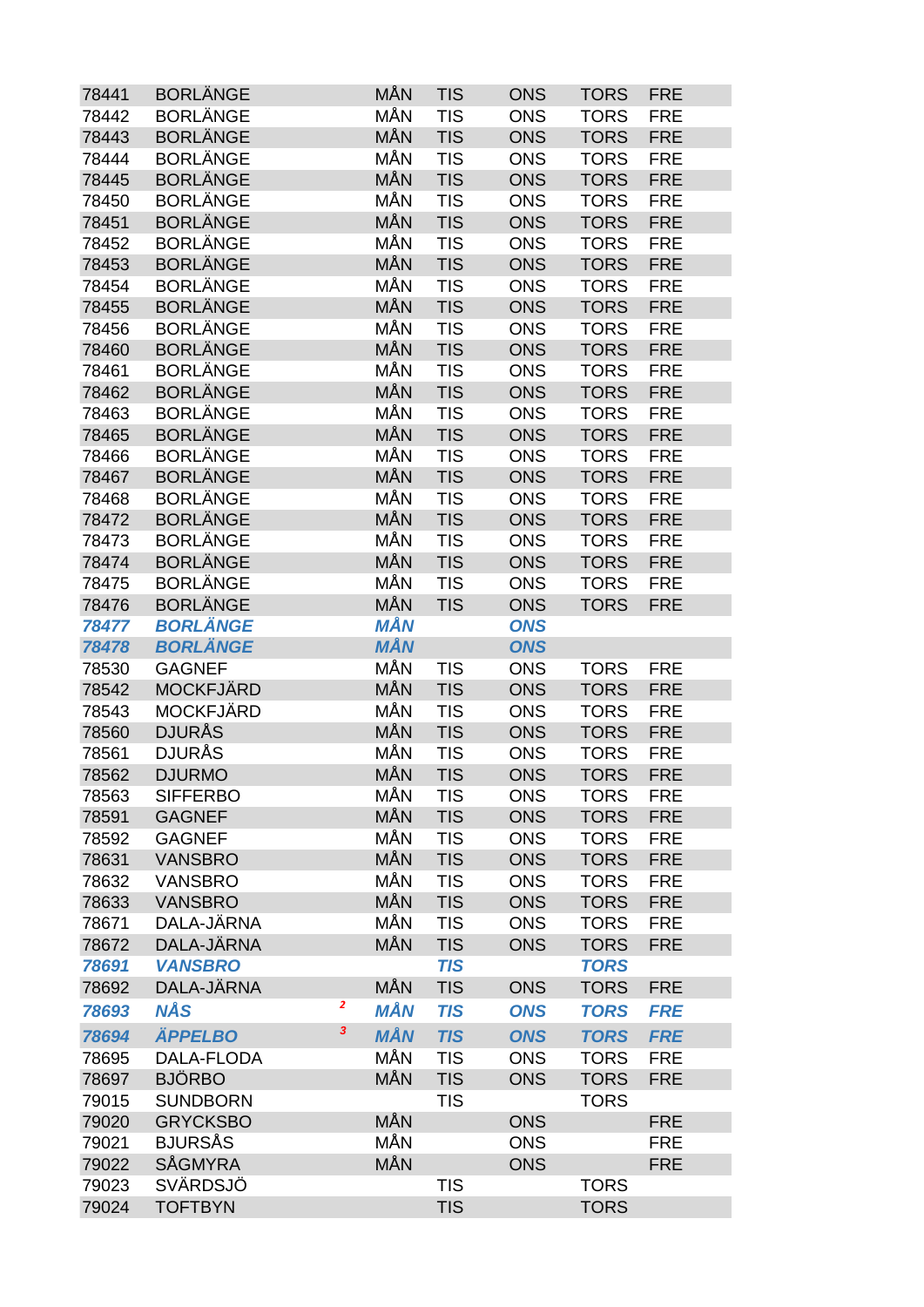| 79025 | <b>LINGHED</b> |            | <b>TIS</b> |            | <b>TORS</b> |            |
|-------|----------------|------------|------------|------------|-------------|------------|
| 79026 | <b>ENVIKEN</b> |            | <b>TIS</b> |            | <b>TORS</b> |            |
| 79071 | <b>FURUDAL</b> |            | <b>TIS</b> |            | <b>TORS</b> |            |
| 79097 | <b>FURUDAL</b> |            | <b>TIS</b> |            | <b>TORS</b> |            |
| 79130 | <b>FALUN</b>   | MÅN        | <b>TIS</b> | <b>ONS</b> | <b>TORS</b> | <b>FRE</b> |
| 79131 | <b>FALUN</b>   | MÅN        | <b>TIS</b> | <b>ONS</b> | <b>TORS</b> | <b>FRE</b> |
| 79132 | <b>FALUN</b>   | MÅN        | <b>TIS</b> | <b>ONS</b> | <b>TORS</b> | <b>FRE</b> |
| 79133 | <b>FALUN</b>   | MÅN        | <b>TIS</b> | <b>ONS</b> | <b>TORS</b> | <b>FRE</b> |
| 79134 | <b>FALUN</b>   | MÅN        | <b>TIS</b> | <b>ONS</b> | <b>TORS</b> | <b>FRE</b> |
| 79135 | <b>FALUN</b>   | <b>MÅN</b> | <b>TIS</b> | <b>ONS</b> | <b>TORS</b> | <b>FRE</b> |
| 79136 | <b>FALUN</b>   | MÅN        | <b>TIS</b> | <b>ONS</b> | <b>TORS</b> | <b>FRE</b> |
| 79137 | <b>FALUN</b>   | MÅN        | <b>TIS</b> | <b>ONS</b> | <b>TORS</b> | <b>FRE</b> |
| 79138 | <b>FALUN</b>   | MÅN        | <b>TIS</b> | <b>ONS</b> | <b>TORS</b> | <b>FRE</b> |
| 79140 | <b>FALUN</b>   | MÅN        | <b>TIS</b> | <b>ONS</b> | <b>TORS</b> | <b>FRE</b> |
| 79141 | <b>FALUN</b>   | MÅN        | <b>TIS</b> | <b>ONS</b> | <b>TORS</b> | <b>FRE</b> |
| 79142 | <b>FALUN</b>   | MÅN        | <b>TIS</b> | <b>ONS</b> | <b>TORS</b> | <b>FRE</b> |
| 79143 | <b>FALUN</b>   | MÅN        | <b>TIS</b> | <b>ONS</b> | <b>TORS</b> | <b>FRE</b> |
| 79144 | <b>FALUN</b>   | <b>MÅN</b> | <b>TIS</b> | <b>ONS</b> | <b>TORS</b> | <b>FRE</b> |
| 79145 | <b>FALUN</b>   | MÅN        | <b>TIS</b> | <b>ONS</b> | <b>TORS</b> | <b>FRE</b> |
| 79146 | <b>FALUN</b>   | MÅN        | <b>TIS</b> | <b>ONS</b> | <b>TORS</b> | <b>FRE</b> |
| 79147 | <b>FALUN</b>   | MÅN        | <b>TIS</b> | <b>ONS</b> | <b>TORS</b> | <b>FRE</b> |
| 79150 | <b>FALUN</b>   | <b>MÅN</b> | <b>TIS</b> | <b>ONS</b> | <b>TORS</b> | <b>FRE</b> |
| 79151 | <b>FALUN</b>   | MÅN        | <b>TIS</b> | <b>ONS</b> | <b>TORS</b> | <b>FRE</b> |
| 79152 | <b>FALUN</b>   | <b>MÅN</b> | <b>TIS</b> | <b>ONS</b> | <b>TORS</b> | <b>FRE</b> |
| 79153 | <b>FALUN</b>   | MÅN        | <b>TIS</b> | <b>ONS</b> | <b>TORS</b> | <b>FRE</b> |
| 79155 | <b>FALUN</b>   | MÅN        | <b>TIS</b> | <b>ONS</b> | <b>TORS</b> | <b>FRE</b> |
| 79156 | <b>FALUN</b>   | MÅN        | <b>TIS</b> | <b>ONS</b> | <b>TORS</b> | <b>FRE</b> |
| 79160 | <b>FALUN</b>   | MÅN        | <b>TIS</b> | <b>ONS</b> | <b>TORS</b> | <b>FRE</b> |
| 79161 | <b>FALUN</b>   | MÅN        | <b>TIS</b> | <b>ONS</b> | <b>TORS</b> | <b>FRE</b> |
| 79162 | <b>FALUN</b>   | MÅN        | <b>TIS</b> | <b>ONS</b> | <b>TORS</b> | <b>FRE</b> |
| 79170 | <b>FALUN</b>   | MÅN        | <b>TIS</b> | <b>ONS</b> | <b>TORS</b> | <b>FRE</b> |
| 79171 | <b>FALUN</b>   | <b>MÅN</b> | <b>TIS</b> | <b>ONS</b> | <b>TORS</b> | <b>FRE</b> |
| 79172 | <b>FALUN</b>   | MÅN        | <b>TIS</b> | <b>ONS</b> | <b>TORS</b> | <b>FRE</b> |
| 79173 | <b>FALUN</b>   | <b>MÅN</b> | <b>TIS</b> | <b>ONS</b> | <b>TORS</b> | <b>FRE</b> |
| 79174 | <b>FALUN</b>   | MÅN        | <b>TIS</b> | <b>ONS</b> | <b>TORS</b> | <b>FRE</b> |
| 79175 | <b>FALUN</b>   | MÅN        | <b>TIS</b> | <b>ONS</b> | <b>TORS</b> | <b>FRE</b> |
| 79176 | <b>FALUN</b>   | MÅN        | <b>TIS</b> | <b>ONS</b> | <b>TORS</b> | <b>FRE</b> |
| 79177 | <b>FALUN</b>   | MÅN        | <b>TIS</b> | <b>ONS</b> | <b>TORS</b> | <b>FRE</b> |
| 79191 | <b>FALUN</b>   | <b>MÅN</b> |            | <b>ONS</b> |             |            |
| 79192 | <b>FALUN</b>   |            | <b>TIS</b> |            | <b>TORS</b> |            |
| 79193 | <b>FALUN</b>   |            | <b>TIS</b> |            | <b>TORS</b> |            |
| 79194 | <b>FALUN</b>   |            | <b>TIS</b> |            | <b>TORS</b> |            |
| 79195 | <b>FALUN</b>   |            | <b>TIS</b> |            | <b>TORS</b> |            |
| 79196 | <b>FALUN</b>   |            | <b>TIS</b> |            | <b>TORS</b> |            |
| 79230 | <b>MORA</b>    | MÅN        | <b>TIS</b> | <b>ONS</b> | <b>TORS</b> | <b>FRE</b> |
| 79231 | <b>MORA</b>    | MÅN        | <b>TIS</b> | <b>ONS</b> | <b>TORS</b> | <b>FRE</b> |
| 79232 | <b>MORA</b>    | MÅN        | <b>TIS</b> | <b>ONS</b> | <b>TORS</b> | <b>FRE</b> |
| 79233 | <b>MORA</b>    | <b>MÅN</b> | <b>TIS</b> | <b>ONS</b> | <b>TORS</b> | <b>FRE</b> |
| 79234 | <b>MORA</b>    | MÅN        | <b>TIS</b> | <b>ONS</b> | <b>TORS</b> | <b>FRE</b> |
| 79235 | <b>MORA</b>    | <b>MÅN</b> | <b>TIS</b> | <b>ONS</b> | <b>TORS</b> | <b>FRE</b> |
| 79236 | <b>MORA</b>    | MÅN        | <b>TIS</b> | <b>ONS</b> | <b>TORS</b> | <b>FRE</b> |
| 79237 | <b>MORA</b>    | MÅN        | <b>TIS</b> | <b>ONS</b> | <b>TORS</b> | <b>FRE</b> |
| 79250 | <b>MORA</b>    | MÅN        | <b>TIS</b> | <b>ONS</b> | <b>TORS</b> | <b>FRE</b> |
|       |                |            |            |            |             |            |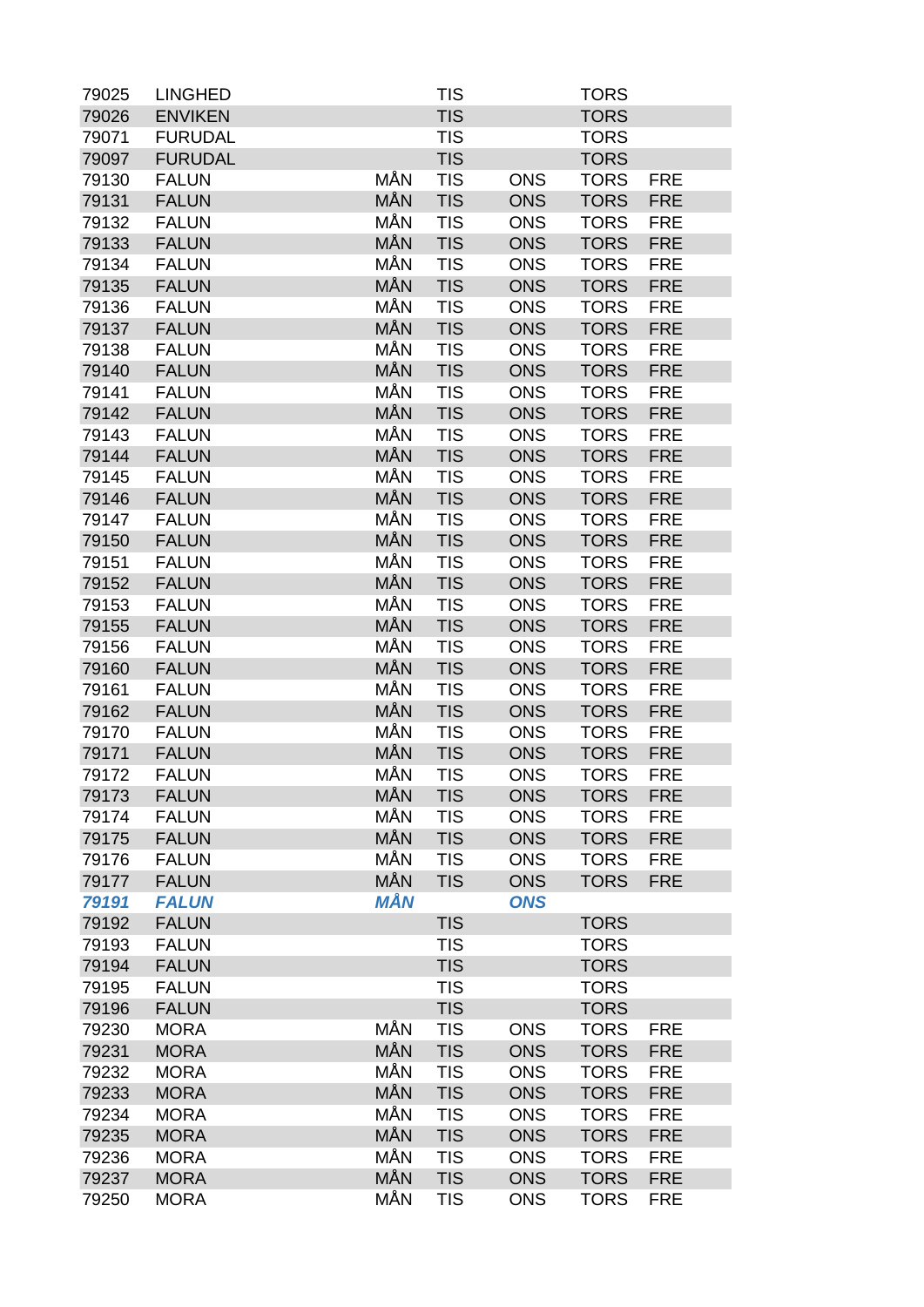| 79251 | <b>MORA</b>                           | MÅN        | <b>TIS</b> | <b>ONS</b> | <b>TORS</b> | <b>FRE</b> |
|-------|---------------------------------------|------------|------------|------------|-------------|------------|
| 79252 | <b>MORA</b>                           | MÅN        | <b>TIS</b> | <b>ONS</b> | <b>TORS</b> | <b>FRE</b> |
| 79275 | <b>FÄRNÄS</b>                         | MÅN        |            | <b>ONS</b> |             |            |
| 79277 | <b>NUSNÄS</b>                         | MÅN        |            | <b>ONS</b> |             |            |
| 79290 | SOLLERÖN (Gesunda)                    | MÅN        |            |            | <b>TORS</b> |            |
| 79291 | <b>MORA</b>                           | MÅN        |            |            | <b>TORS</b> |            |
| 79292 | <b>MORA</b>                           |            | <b>TIS</b> |            | <b>TORS</b> |            |
| 79293 | <b>VENJAN</b>                         |            | <b>TIS</b> |            | <b>TORS</b> |            |
| 79294 | $\mathbf{1}$<br><b>MORA</b>           |            |            | <b>ONS</b> |             | <b>FRE</b> |
|       |                                       |            |            |            |             |            |
| 79295 | <b>MORA</b>                           | MÅN        | <b>TIS</b> | <b>ONS</b> | <b>TORS</b> | <b>FRE</b> |
| 79296 | VÅMHUS                                |            | <b>TIS</b> |            | <b>TORS</b> |            |
| 79297 | <b>MORA</b>                           | MÅN        | <b>TIS</b> | <b>ONS</b> | <b>TORS</b> | <b>FRE</b> |
| 79298 | <b>GARSÅS</b>                         | MÅN        |            | <b>ONS</b> |             | <b>FRE</b> |
| 79330 | <b>LEKSAND</b>                        | MÅN        | <b>TIS</b> | <b>ONS</b> | <b>TORS</b> | <b>FRE</b> |
| 79331 | <b>LEKSAND</b>                        | MÅN        | <b>TIS</b> | <b>ONS</b> | <b>TORS</b> | <b>FRE</b> |
| 79332 | <b>LEKSAND</b>                        | MÅN        | <b>TIS</b> | <b>ONS</b> | <b>TORS</b> | <b>FRE</b> |
| 79333 | <b>LEKSAND</b>                        | MÅN        | <b>TIS</b> | <b>ONS</b> | <b>TORS</b> | <b>FRE</b> |
| 79335 | <b>LEKSAND</b>                        | MÅN        | <b>TIS</b> | <b>ONS</b> | <b>TORS</b> | <b>FRE</b> |
| 79336 | <b>LEKSAND</b>                        | MÅN        | <b>TIS</b> | <b>ONS</b> | <b>TORS</b> | <b>FRE</b> |
| 79340 | <b>INSJÖN</b>                         | MÅN        | <b>TIS</b> | <b>ONS</b> | <b>TORS</b> | <b>FRE</b> |
| 79341 | <b>INSJÖN</b>                         | MÅN        | <b>TIS</b> | <b>ONS</b> | <b>TORS</b> | <b>FRE</b> |
| 79350 | <b>LEKSAND</b>                        | MÅN        | <b>TIS</b> | <b>ONS</b> | <b>TORS</b> | <b>FRE</b> |
| 79360 | <b>SILJANSNÄS</b>                     | MÅN        |            | <b>ONS</b> |             | <b>FRE</b> |
| 79370 | <b>TÄLLBERG</b>                       | <b>MÅN</b> |            | <b>ONS</b> |             | <b>FRE</b> |
| 79390 | <b>LEKSAND</b>                        | MÅN        | <b>TIS</b> | <b>ONS</b> | <b>TORS</b> | <b>FRE</b> |
| 79391 | <b>LEKSAND</b>                        |            | <b>TIS</b> |            | <b>TORS</b> |            |
| 79392 | <b>LEKSAND</b>                        | MÅN        |            | <b>ONS</b> |             | <b>FRE</b> |
| 79393 | <b>DJURA</b>                          |            | <b>TIS</b> |            | <b>TORS</b> |            |
| 79394 | <b>TÄLLBERG</b>                       | <b>MÅN</b> |            | <b>ONS</b> |             | <b>FRE</b> |
| 79397 | <b>SILJANSNÄS</b>                     | MÅN        |            | <b>ONS</b> |             | <b>FRE</b> |
| 79430 | <b>ORSA</b>                           |            | <b>TIS</b> |            | <b>TORS</b> |            |
| 79431 | <b>ORSA</b>                           |            | <b>TIS</b> |            | <b>TORS</b> |            |
| 79432 | <b>ORSA</b>                           |            | <b>TIS</b> |            | <b>TORS</b> |            |
| 79433 |                                       |            |            |            |             |            |
|       |                                       |            |            |            |             |            |
|       | <b>ORSA</b>                           |            | TIS        |            | <b>TORS</b> |            |
| 79434 | <b>ORSA</b>                           |            | <b>TIS</b> |            | <b>TORS</b> |            |
| 79490 | <b>ORSA</b>                           |            | <b>TIS</b> |            | <b>TORS</b> |            |
| 79491 | <b>ORSA</b>                           |            | <b>TIS</b> |            | <b>TORS</b> |            |
| 79492 | <b>ORSA</b>                           |            | <b>TIS</b> |            | <b>TORS</b> |            |
| 79493 | <b>ORSA</b>                           |            | <b>TIS</b> |            | <b>TORS</b> |            |
| 79495 | <b>SKATTUNGBYN</b>                    |            | <b>TIS</b> |            | <b>TORS</b> |            |
| 79498 | <b>ORSA</b>                           |            |            | <b>ONS</b> |             |            |
| 79530 | <b>RÄTTVIK</b>                        | MÅN        | <b>TIS</b> | <b>ONS</b> | <b>TORS</b> | <b>FRE</b> |
| 79531 | <b>RÄTTVIK</b>                        | MÅN        | <b>TIS</b> | <b>ONS</b> | <b>TORS</b> | <b>FRE</b> |
| 79532 | <b>RÄTTVIK</b>                        | MÅN        | <b>TIS</b> | <b>ONS</b> | <b>TORS</b> | <b>FRE</b> |
| 79533 | <b>RÄTTVIK</b>                        | MÅN        | <b>TIS</b> | <b>ONS</b> | <b>TORS</b> | <b>FRE</b> |
| 79535 | <b>RÄTTVIK</b>                        | MÅN        | <b>TIS</b> | <b>ONS</b> | <b>TORS</b> | <b>FRE</b> |
| 79536 | <b>RÄTTVIK</b>                        | MÅN        | <b>TIS</b> | <b>ONS</b> | <b>TORS</b> | <b>FRE</b> |
| 79570 | <b>VIKARBYN</b>                       |            | <b>TIS</b> |            | <b>TORS</b> |            |
| 79590 | <b>RÄTTVIK</b>                        | MÅN        | <b>TIS</b> | <b>ONS</b> | <b>TORS</b> | <b>FRE</b> |
| 79591 | RÄTTVIK                               | MÅN        | <b>TIS</b> | <b>ONS</b> | <b>TORS</b> | <b>FRE</b> |
| 79592 | <b>RÄTTVIK</b>                        |            |            | <b>ONS</b> |             | <b>FRE</b> |
| 79595 | <b>VIKARBYN</b><br><b>BODA KYRKBY</b> |            | <b>TIS</b> |            | <b>TORS</b> |            |